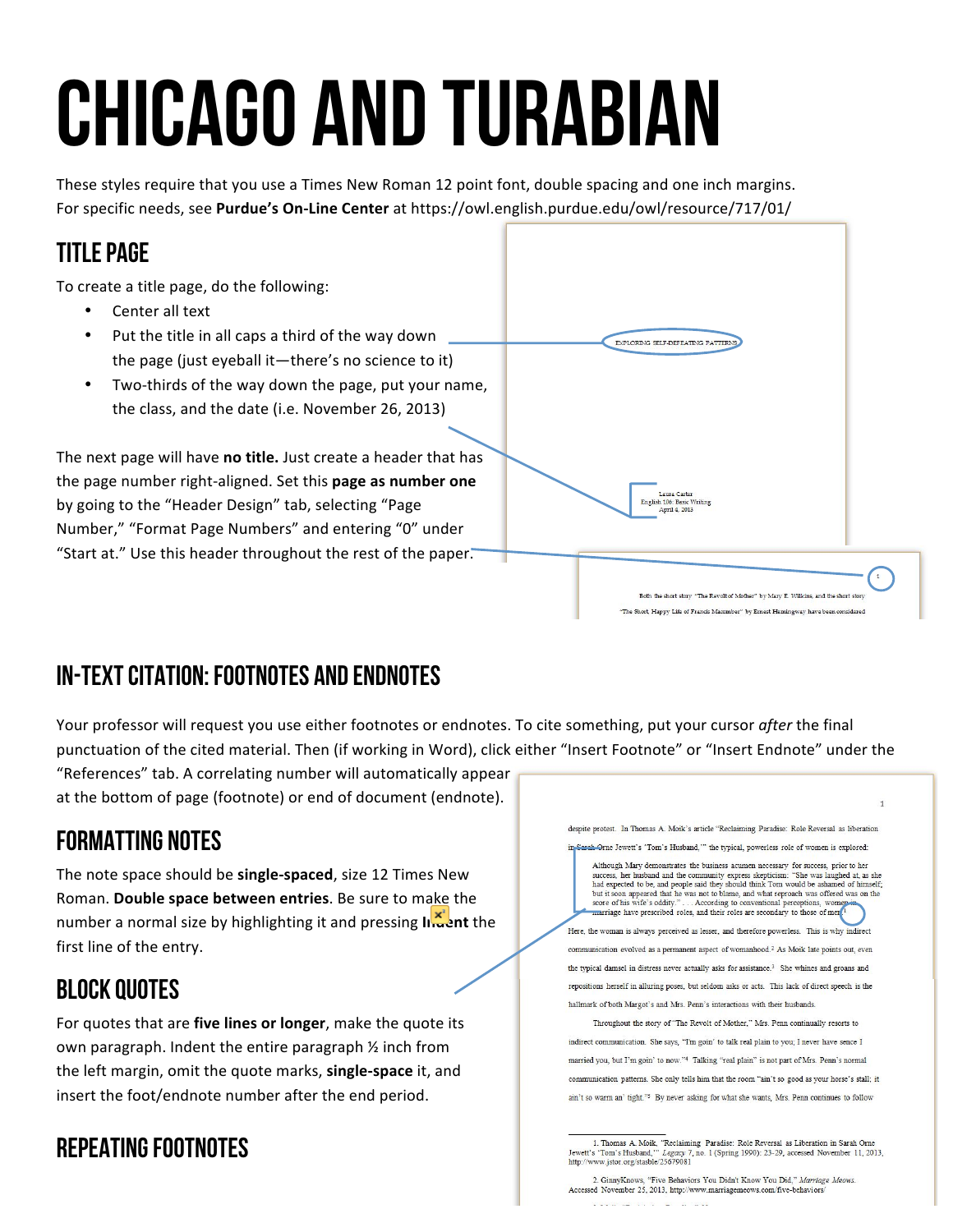The first time you cite a source, give the full reference (see Table 2). The second time, only give the author's **last name**, the article name, and the page number separated by commas.

If citing the same source twice in a row, simply put "Ibid." followed by a comma and page number if applicable (i.e. Ibid., 45)

#### **HEADINGS**

.

You will normally only use Level 1 headings to mark different sections. However, you can also create subsections for a Level 1 heading by using Level 2. Level 3 creates subsections for a Level 2. Never add space before or after headings.

| Level 1: Centered, bold                                                   | <b>Literary Movements</b> |
|---------------------------------------------------------------------------|---------------------------|
| Level 2: Centered, unformatted                                            | The Postmodern Age        |
| Level 3: Left-aligned, bold or italicized  Postmodern Writer, Paul Auster |                           |

#### Bibliography and Notes

The **bibliography** should start on a new page at the end of your document. Make it single-spaced with a double space **between each entry**. Create a hanging indent (see "Working with Word" handout) and alphabetize by the first word of each entry.

*Note:* The bibliography and notes are formatted similarly; just use **periods for bibliography** and **commas for notes.** Also, the notes format can be used as a template for end or foot notes

See Page below for a list of ways to enter different sources into you bibliography. For more information please consult Purdue.owl.com or The Chicago Manual of Style located in the Writing Center.